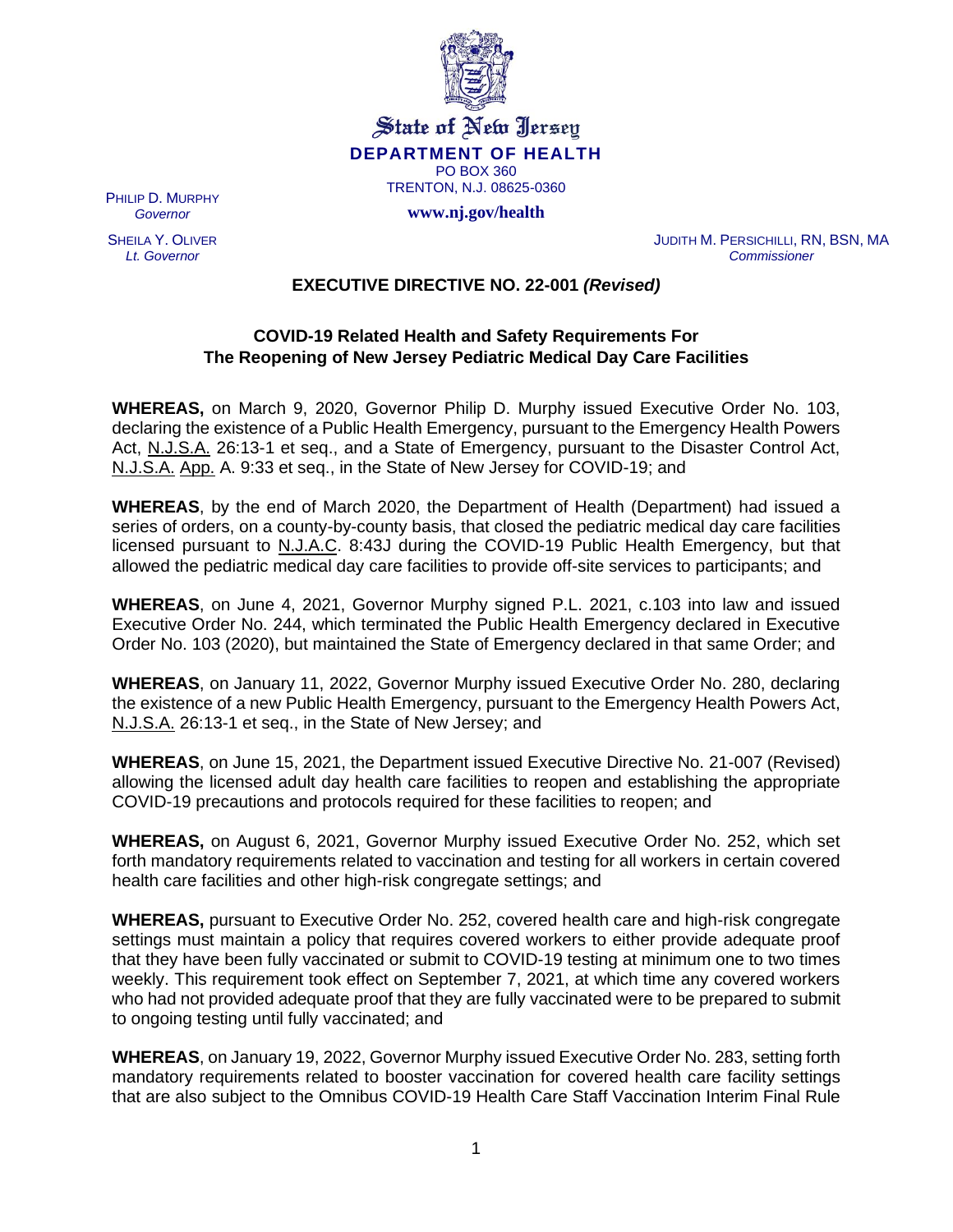(CMS-3415-IFC) ("CMS rule") as well as mandatory requirements related to booster vaccination for other health care facility settings not subject to the CMS rule and high-risk congregate settings; and

**WHEREAS**, on March 2, 2022, Governor Murphy issued Executive Order No. 290 amending the timeframes set forth in Executive Order No. 283; and

**WHEREAS**, on March 4, 2022, Governor Murphy issued Executive Order No. 292 lifting the COVID-19 Public Health Emergency but maintaining the requirements in Executive Order Nos. 252, 253, 264, 283, and 290 under the State of Emergency declared pursuant to the Disaster Control Act; and

**WHEREAS,** pursuant to Executive Order Nos. 252, 283 and 290, pediatric medical day care programs are considered a covered health care facilities; and

**WHEREAS,** on October 7, 2021, the Department issued Executive Directive No. 21-011 establishing protocols for COVID-19 testing and vaccination reporting for covered settings subject to Executive Order No. 252. This Directive was revised to incorporate Executive Order No. 283 and Executive Order No. 290; and

**WHEREAS,** other routine services for children have resumed with appropriate COVID-19 safeguards, including the resumption of child care, youth summer camps, and organized sports pursuant to Executive Order No. 149 (2020); the resumption of youth residential and overnight camps pursuant to Executive Order No. 237 (2021); the resumption of in-person school instruction pursuant to Executive Order No. 175 (2021); and the requirement for masking in school districts pursuant to Executive Order No. 251 (2021); and

**WHEREAS**, COVID-19 vaccination eligibility has included all adolescents and adults ages 16 and older since April 19, 2021; all adolescents ages 12 and older since May 12, 2021; and all children ages 5 and older since November 2, 2021; and

**WHEREAS**, as of January 7, 2022, booster doses are authorized and recommended for everyone ages 12 and older; and

**WHEREAS**, the CDC recommends that people remain up to date with their COVID-19 vaccines. Up to date means that a person has received all recommended COVID-19 vaccines, including any booster dose(s) when eligible. Pursuant to Executive Order No. 283, up to date means the worker has received a primary series, which consists of either a 2-dose series of an mRNA COVID-19 vaccine or a single dose COVID-19 vaccine, and any booster doses for which they are eligible as recommended by the CDC; and

**WHEREAS**, it is appropriate at this time to lift the closure orders on Pediatric Medical Day Care Facilities.

**NOW, THEREFORE, I, JUDITH PERSICHILLI,** Commissioner of the Department of Health hereby order and direct the following:

Any Pediatric Medical Day Care (PMDC) facility licensed pursuant to N.J.A.C. 8:43J that wishes to reopen shall comply with the protocols set forth below. Prior to reopening, the facility shall file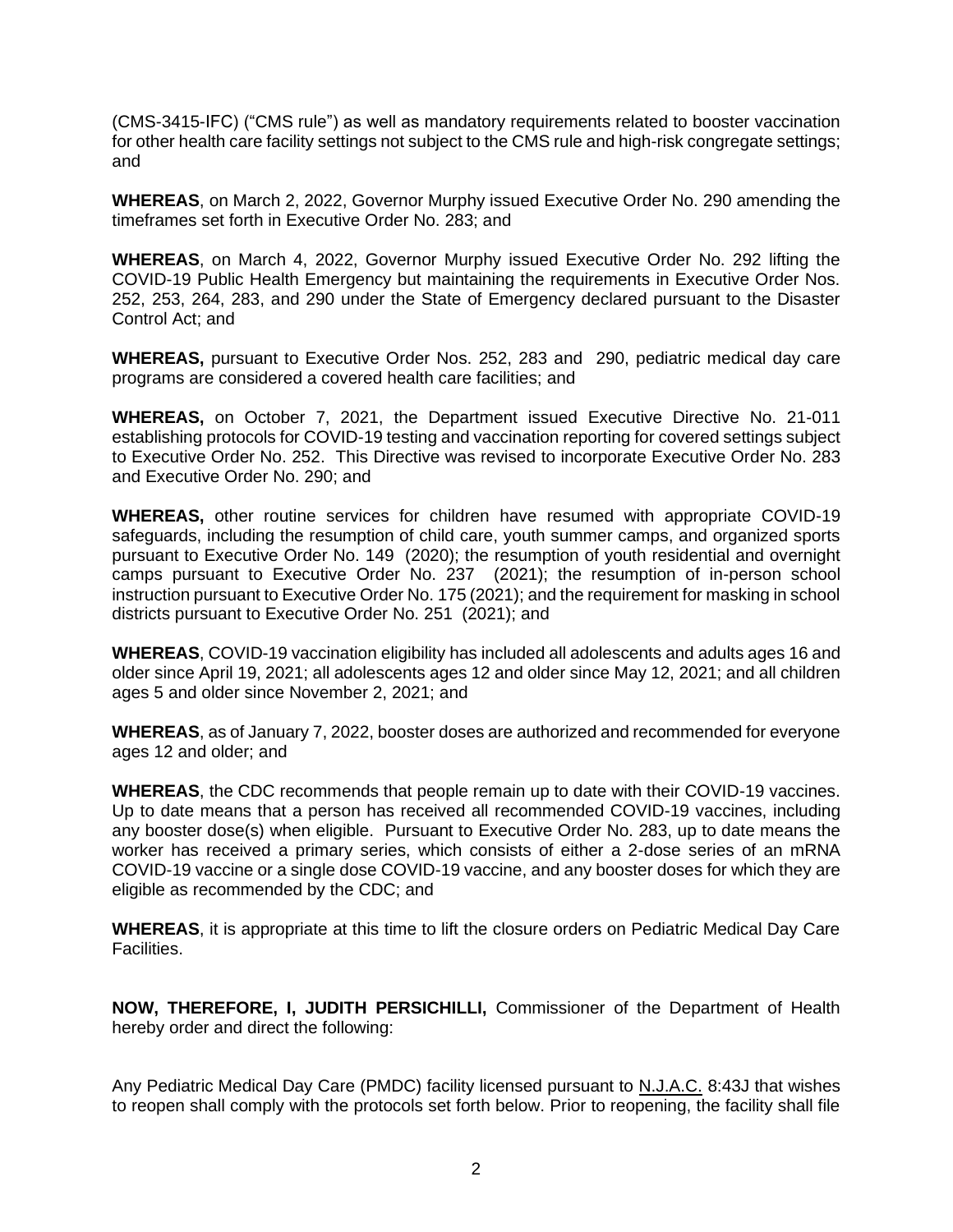with the Department an attestation of compliance with these guidelines. A facility must submit to the Department an attestation of compliance via email to: [OPC@doh.nj.gov.](mailto:OPC@doh.nj.gov) The requirements in this directive are derived from guidance documents produced by the CDC here: [https://www.cdc.gov/coronavirus/2019-ncov/community/schools-childcare/child-care](https://www.cdc.gov/coronavirus/2019-ncov/community/schools-childcare/child-care-guidance.html)[guidance.html;](https://www.cdc.gov/coronavirus/2019-ncov/community/schools-childcare/child-care-guidance.html) however, in certain instances this directive has been supplemented or modified to reflect the needs of the State of New Jersey. That is, CDC recommendations have been adapted to mandates specific to New Jersey facilities that care for medically complex or technologically dependent children.

As New Jersey pediatric medical day care facilities reopen pursuant to this Executive Directive, the Department has prepared the requirements and guidance herein to facilitate the safety and well-being of pediatric medical day care facility operators, their staff and the vulnerable children they serve.

**Effective March 1, 2022**, pursuant to this Executive Directive, all pediatric medical day care facilities licensed in the State of New Jersey pursuant to N.J.A.C. 8:43J must comply with the requirements detailed in this directive before reopening and throughout reopened operations. Failure to do so may result in the prohibition of continued operation.

Noncompliance may also result in other enforcement remedies, including the suspension or revocation of an offending operator's license. These requirements are imposed in conjunction with other applicable requirements imposed in law or regulation, or, in the rare event that these requirements are in conflict with other law or regulation, the more stringent requirement shall be enforced.

## **I. Screening, Admittance, Masking**

- a. All PMDC facilities shall screen staff and participants for fever and other COVID-19 symptoms, listed at [https://www.cdc.gov/coronavirus/2019-ncov/symptoms](https://www.cdc.gov/coronavirus/2019-ncov/symptoms-testing/symptoms.html)[testing/symptoms.html,](https://www.cdc.gov/coronavirus/2019-ncov/symptoms-testing/symptoms.html) prior to entry to the facility each day, per the requirements in this section.
	- 1. Facilities shall encourage parents/guardians to be on the alert for signs of illness in participants and to keep them home when they are sick.
	- 2. An area, outdoors or in the immediate entryway of the facility, must be designated to conduct participant and staff screening.
	- 3. Indoor screening areas must be separated from the program facility by walls or physical barriers. Outdoor screening areas must be sufficiently sheltered to allow utilization during inclement weather.
	- 4. In-vehicle screening is permissible.
	- 5. Physical distancing or physical barriers and a well-fitting mask should be used to eliminate or minimize exposure risk during screening.
- b. Educate staff and participants' parents/guardians about when the participant should stay home and when the participant can safely return to the facility: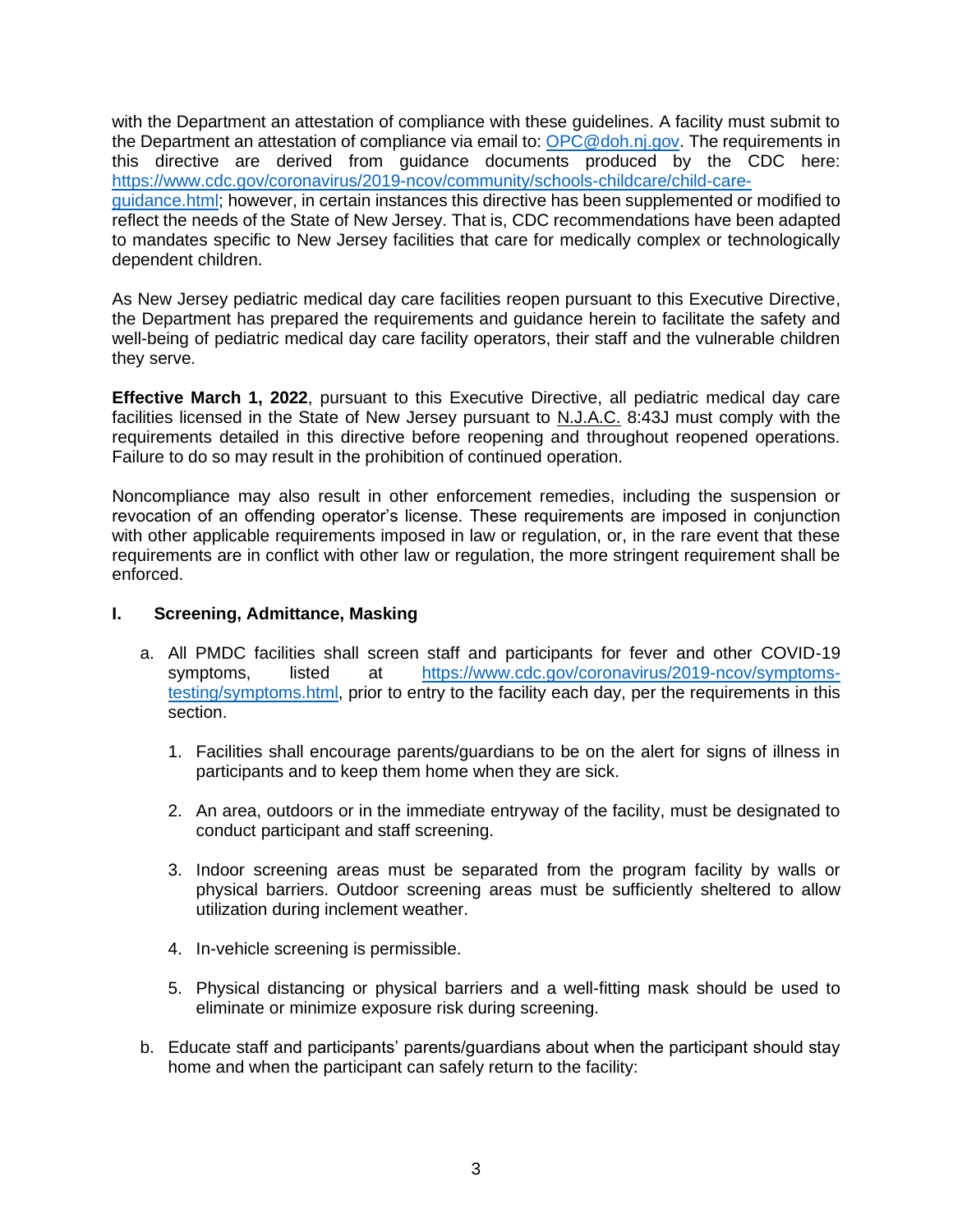- 1. Staff and participants should stay home and follow CDC recommendations found at: [https://www.cdc.gov/coronavirus/2019-ncov/if-you-are-sick/steps-when-sick.html](https://www.cdc.gov/coronavirus/2019-ncov/if-you-are-sick/steps-when­sick.html) if they have recently tested positive for or have symptoms of COVID-19: [https://www.cdc.gov/coronavirus/2019-ncov/symptoms- testing/symptoms.html](https://www.cdc.gov/coronavirus/2019-ncov/symptoms­%20testing/symptoms.html) and have not yet met the criteria for the discontinuation of isolation per guidance issued by<br>the Department and CDC. See COVID-19 prevention strategies at: the Department and CDC. See COVID-19 prevention strategies at: [https://www.cdc.gov/coronavirus/2019-ncov/community/schools-childcare/child-care](https://www.cdc.gov/coronavirus/2019-ncov/community/schools-childcare/child-care-guidance.html)[guidance.html.](https://www.cdc.gov/coronavirus/2019-ncov/community/schools-childcare/child-care-guidance.html)
- 2. Staff who are not up to date on COVID-19 vaccinations and who have a higher risk if exposed to a person with COVID-19 should be excluded from work per the Department's Guidance for COVID-19 Diagnosed and/or Exposed Healthcare Personnel at: https://www.nj.gov/health/cd/documents/topics/NCOV/Guidance\_COVID\_Diagnosed andor Exposed HCP.pdf. Higher risk includes persons with underlying immunocompromising conditions (e.g., organ transplantation, cancer treatment) that might impact the level of protection provided by the COVID-19 vaccine [\(https://www.cdc.gov/coronavirus/2019-ncov/need-extra-precautions/people-with](https://www.cdc.gov/coronavirus/2019-ncov/need-extra-precautions/people-with-medical-conditions.html)[medical-conditions.html\)](https://www.cdc.gov/coronavirus/2019-ncov/need-extra-precautions/people-with-medical-conditions.html).
- 3. Participants and staff who have tested positive for COVID-19, have symptoms of COVID-19, or who had close contact with a person with COVID-19 per CDC guidance [\(https://www.cdc.gov/coronavirus/2019-ncov/php/contact-tracing/contact-tracing](https://www.cdc.gov/coronavirus/2019-ncov/php/contact-tracing/contact-tracing-plan/appendix.html#contact)[plan/appendix.html#contact;](https://www.cdc.gov/coronavirus/2019-ncov/php/contact-tracing/contact-tracing-plan/appendix.html#contact) less than six feet for a cumulative total of 15 minutes or more over a period of 24 hours, or unprotected direct contact), shall not return inperson until they have met the criteria to stop isolation and/or quarantine, including discontinuation of transmission-based precautions per the CDC: [https://www.cdc.gov/coronavirus/2019-ncov/your-health/quarantine-isolation.html.](https://www.cdc.gov/coronavirus/2019-ncov/your-health/quarantine-isolation.html) They should continue to follow guidance provided by the local health department and Section IX of this Directive.
	- i. In the event of a critical shortage of staff, facilities may choose to follow CDC quidance specific for healthcare providers [\(https://www.cdc.gov/coronavirus/2019-ncov/hcp/guidance-risk-assesment](https://www.cdc.gov/coronavirus/2019-ncov/hcp/guidance-risk-assesment-hcp.html)[hcp.html\)](https://www.cdc.gov/coronavirus/2019-ncov/hcp/guidance-risk-assesment-hcp.html).
	- ii. If a person is unable to wear a mask when around others, the person should continue to isolation and/or quarantine for 10 days, and avoid people who are immunocompromised or at high-risk for severe disease,nursing homes and other high-risk settings (e.g., medical day care), until after at least 10 days.
- 4. Staff and participants should follow travel guidance from the CDC at: <https://www.cdc.gov/coronavirus/2019-ncov/travelers/index.html> and all local health and safety protocols of their travel destination.
- 5. Staff and participants' parents/guardians who are unsure whether the staff and participants should stay home, can use the CDC's Coronavirus Self-Checker at: [https://www.cdc.gov/coronavirus/2019-ncov/symptoms-testing/coronavirus-self](https://www.cdc.gov/coronavirus/2019-ncov/symptoms-testing/coronavirus-self-checker.html)[checker.html](https://www.cdc.gov/coronavirus/2019-ncov/symptoms-testing/coronavirus-self-checker.html) to help them decide.
- c. Participant and staff screening at the beginning of each shift/program day must include: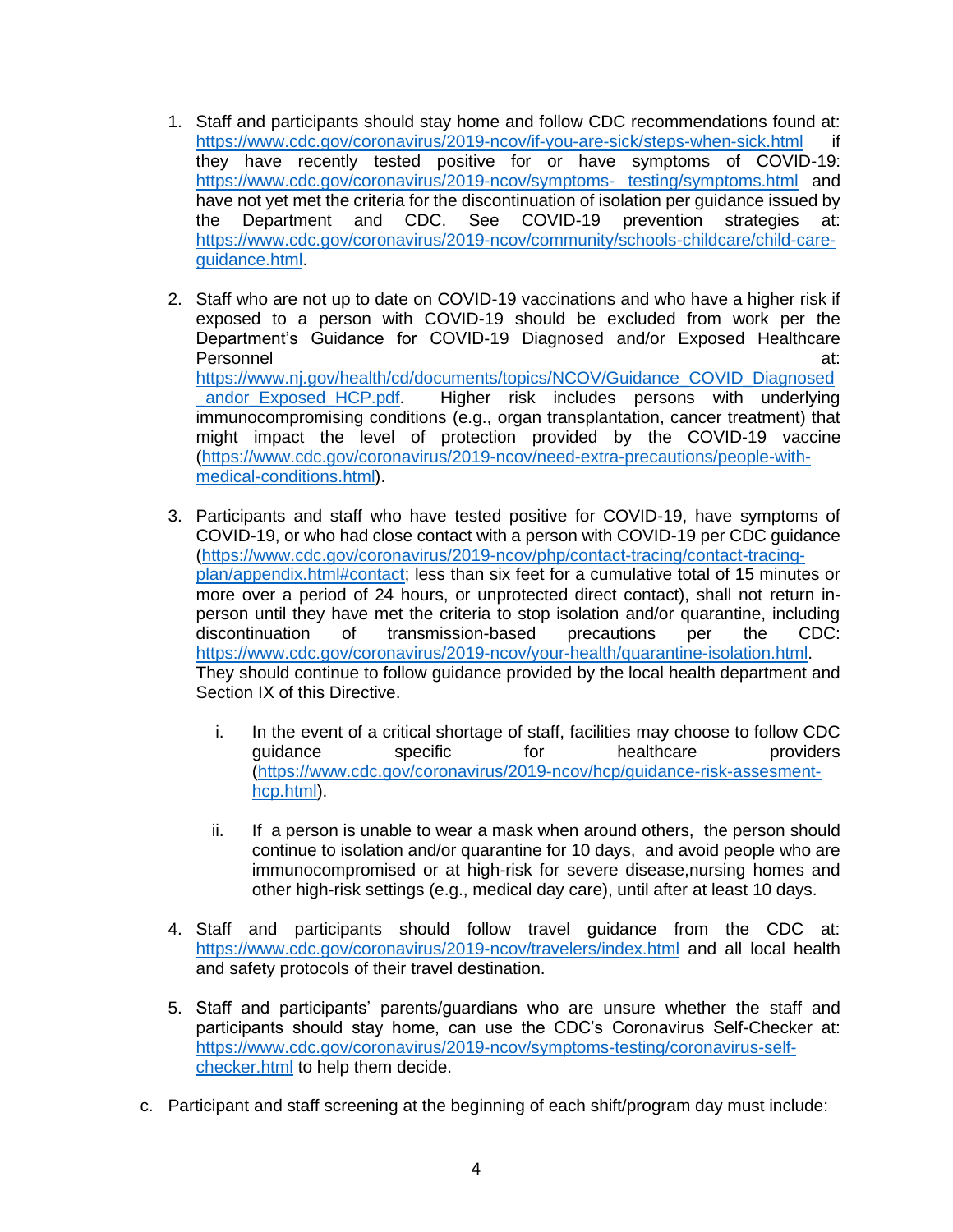- 1. If not already completed, determination and documentation of whether the participant or staff member is up to date on COVID-19 vaccinations, including whether two weeks have passed after completion of the primary series of the vaccine and, if eligible, whether the participant or staff member has received a booster dose.
	- i. Facilities are to ensure that all staff comply with Executive Order Nos. 252, 283, , and 290. At minimum, any staff member and any other covered workers,as defined in Executive Order No. 283, who are not yet up to date on COVID-19 vaccinations against COVID-19 must get tested at least once or twice weekly as required by Executive Order No. 252. Testing frequency and reporting requirements are outlined in New Jersey Department of Health Executive 21-011: [https://www.state.nj.us/health/legal/covid19/VaxTestEDCoveredSettings.pdf.](https://www.state.nj.us/health/legal/covid19/VaxTestEDCoveredSettings.pdf)
- 2. Ask the participant's parent/guardian if the parent/guardian wishes to have the child vaccinated.
	- i. The facility shall share the current COVID-19 vaccination eligibility and recommendations as defined by the CDC: [https://www.cdc.gov/vaccines/covid-](https://www.cdc.gov/vaccines/covid-19/clinical-considerations/covid-19-vaccines-us.html)[19/clinical-considerations/covid-19-vaccines-us.html.](https://www.cdc.gov/vaccines/covid-19/clinical-considerations/covid-19-vaccines-us.html)
	- ii. If the participant is moderately to severely immunocompromised, the facility shall also share information about an additional primary dose (see: [https://www.cdc.gov/coronavirus/2019](https://www.cdc.gov/coronavirus/2019-ncov/vaccines/recommendations/immuno.html) [ncov/vaccines/recommendations/immuno.html\)](https://www.cdc.gov/coronavirus/2019-ncov/vaccines/recommendations/immuno.html).
	- iii. If the participant's parent/guardian is interested, the facility shall assist the participant's parent/guardian with making a vaccination appointment, as needed.
	- iv. The Department encourages all eligible participants to receive all recommended COVID-19 vaccinations, including booster dose(s), when eligible . Information on how to get vaccinated is found here: [https://covid19.nj.gov/pages/vaccine.](https://covid19.nj.gov/pages/vaccine)
- 3. Temperature checks including subjective fever and/or objective fever equal to or greater than 100.4 or as further restricted by facility. Wherever possible, use thermal no-touch thermometers to limit contact and need for personal protective equipment (PPE). Staff performing screening, including temperature checks, should wear wellfitting source control.
- 4. Completion of a questionnaire about symptoms and potential exposure, which shall include at a minimum:
	- i. Whether the individual currently has any symptoms consistent with COVID-19 based on CDC Symptoms of COVID-19: [https://www.cdc.gov/coronavirus/2019](https://www.cdc.gov/coronavirus/2019-ncov/symptoms-testing/symptoms.html) [ncov/symptoms-testing/symptoms.html,](https://www.cdc.gov/coronavirus/2019-ncov/symptoms-testing/symptoms.html) including fever of 100.4 F or higher, feeling feverish, chills, fatigue, headache, cough, new loss of taste or smell, congestion or runny nose, sore throat, shortness of breath or difficulty breathing, nausea or vomiting, or diarrhea, or is undergoing evaluation for COVID-19 (such as a pending viral test).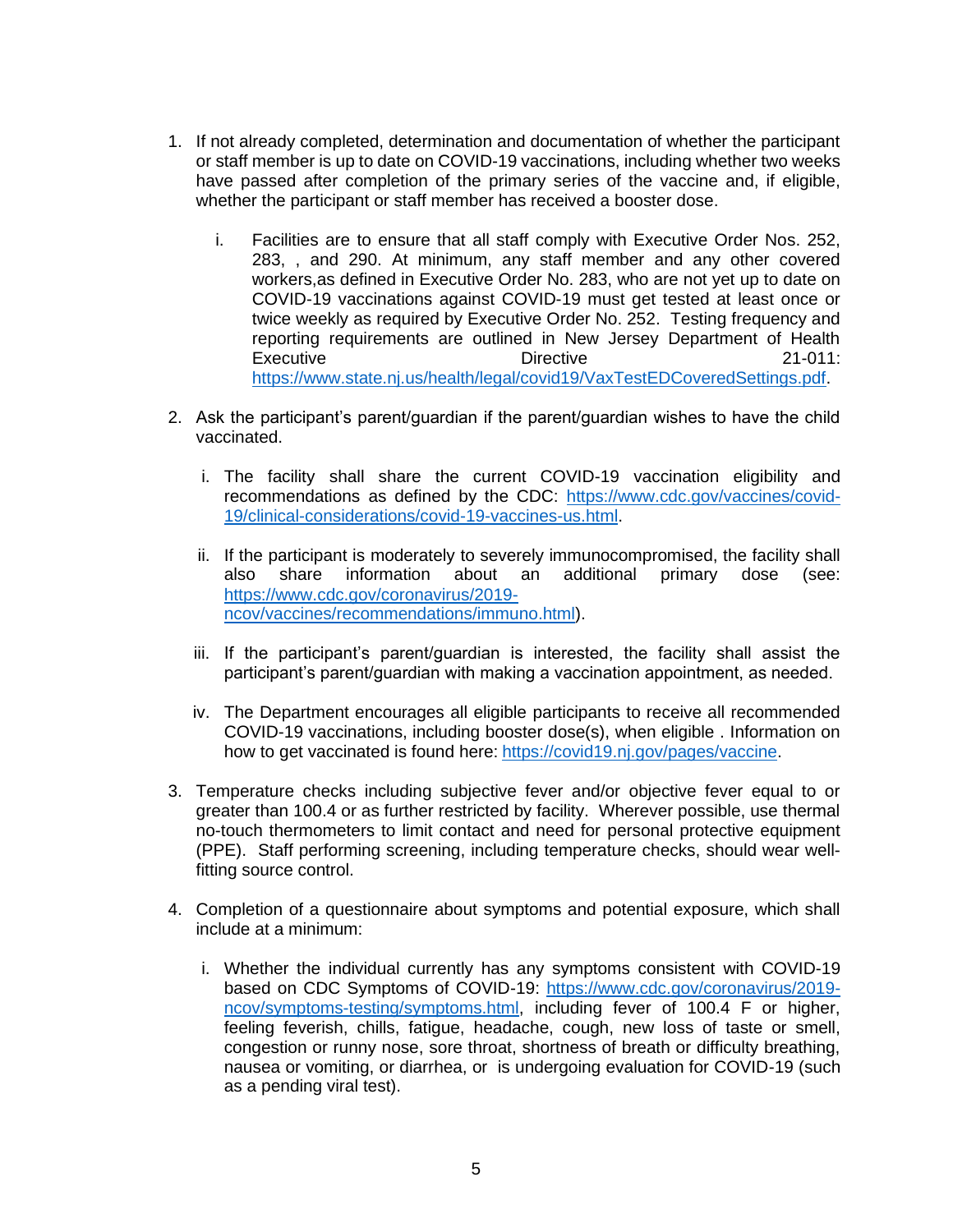- ii. Whether in the last 10 days, the individual has had close contact (within six feet of an infected person for a cumulative total of 15 minutes or more over a 24-hour period) with someone with SARS-CoV-2 infection or has otherwise met criteria for quarantine.
- iii. Whether the individual has been diagnosed with COVID-19 and has not yet met criteria for the discontinuation of isolation or transmission-based precautions per guidance issued by the Department and CDC.
- iv. Whether the individual is recommended to quarantine due to the current travel guidance from the CDC: [https://www.cdc.gov/coronavirus/2019](https://www.cdc.gov/coronavirus/2019-ncov/travelers/index.html) [ncov/travelers/index.html.](https://www.cdc.gov/coronavirus/2019-ncov/travelers/index.html)
- v. Completion of the questionnaire by a child's parent/guardian or caregiver who transports a child to the facility, or who presents the child for transportation by the PMDC.
- d. Entry into the facility MUST be prohibited for those who meet one or more of the screening criteria listed above.
- e. Medically Complex, Technologically Dependent
	- 1. Facilities shall update care plans for all participants and incorporate information to address the medically complex, technologically dependent children with any additional preventive measures that might be necessary to reduce the risk of COVID-19 infection and that address the child's specific medical issues.
		- i. The child life specialist, in consultation with the rehabilitation specialist, shall make recommendations for altering developmentally appropriate activities, including rehabilitation services, to be consistent with other changes to a program's COVID-19 procedures, and these changes shall be approved as part of the interdisciplinary care plan in accordance with N.J.A.C. 8:43J-11.1 prior to allowing such services to resume on site.
	- 2. Medically complex and technologically dependent children are defined in N.J.A.C. 8:43J-1.2 and include high-risk participants who have serious underlying medical conditions as defined by CDC at: [https://www.cdc.gov/coronavirus/2019-ncov/need](https://www.cdc.gov/coronavirus/2019-ncov/need-extra-precautions/people-with-medical-conditions.html)[extra-precautions/people-with-medical-conditions.html.](https://www.cdc.gov/coronavirus/2019-ncov/need-extra-precautions/people-with-medical-conditions.html) Medically complex and technologically dependent children include, but are not limited to:
		- i. Children with chronic lung disease or moderate to severe asthma;
		- ii. Children who have a serious heart condition;
		- iii. Children who are immunocompromised (many conditions can cause a person to be immunocompromised, including cancer treatment, exposure to smoking, bone marrow or organ transplantation, immune deficiencies, poorly controlled HIV or AIDS, and prolonged use of corticosteroids and other immune weakening medications);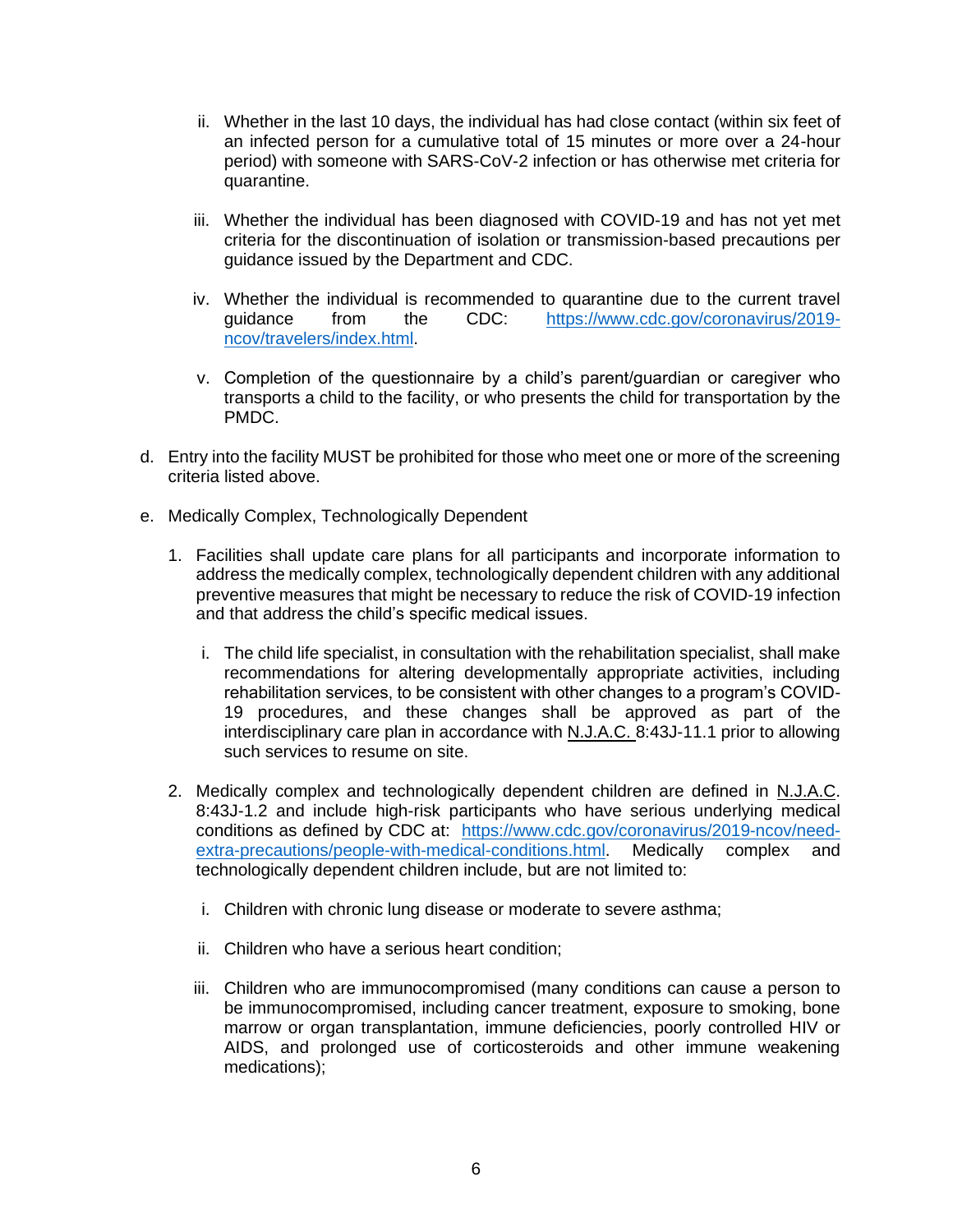- iv. Children with severe obesity (obesity in children is defined as when a child reaches/exceeds the  $95<sup>th</sup>$  percentile for weight by using a growth chart; see CDC BMI for age growth chart: https://www.cdc.gov/growthcharts/clinical charts.htm);
- v. Children with diabetes;
- vi. Children with chronic kidney disease undergoing dialysis;
- vii. Children with genetic, neurologic, and metabolic conditions;
- viii. Children with sickle cell disease;
- ix. Children dependent on mechanical ventilation;
- x. Children with a tracheostomy requiring frequent suctioning;
- xi. Children with pulmonary insufficiency requiring positioning, suctioning and/or chest physical therapy;
- xii. Children who need enteric feeding complicated by gastroesophageal reflux and risk of aspiration, by a need for frequent venting of the tube, or by both;
- xiii. Children who have a seizure disorder manifested by frequent and prolonged seizures requiring emergency medication administration; and
- xiv. Children who need intermittent bladder catheterization.
- f. Masking and PPE
	- 1. For the purposes of this document, "masks" include both masks and respirators. Staff, regardless of vaccination status, shall continue to wear a well-fitting mask while indoors at work, including in breakrooms or other spaces where they might encounter participants or other staff. Staff who are not up to date with all recommended COVID-19 vaccinations should wear a well-fitting mask outdoors in crowded settings or during activities that involve sustained close contact with participants or other staff. Facilities shall adhere to CDC guidance on use of a well-fitting mask: [https://www.cdc.gov/coronavirus/2019-ncov/prevent-getting-sick/cloth-face-cover](https://www.cdc.gov/coronavirus/2019-ncov/prevent-getting-sick/cloth-face-cover-guidance.html)[guidance.html.](https://www.cdc.gov/coronavirus/2019-ncov/prevent-getting-sick/cloth-face-cover-guidance.html)
		- i. Masks should cover the nose and mouth, fit snugly, and have multiple layers. Examples of practices for well-fitting facemasks include: selection of a facemask with a nose wire to help the facemask conform to the face; selection of a facemask with ties rather than ear loops; use of a mask fitter; [tying the facemask's ear loops](https://jamanetwork.com/journals/jamainternalmedicine/fullarticle/2774266)  [and tucking in the side pleats; fastening the facemask's ear loops behind the](https://jamanetwork.com/journals/jamainternalmedicine/fullarticle/2774266)  [wearer's head;](https://jamanetwork.com/journals/jamainternalmedicine/fullarticle/2774266) use of a cloth mask over the facemask to help it conform to the wearer's face. When masks are worn by staff in the workplace, the masks should meet one of the following criteria:
			- [CDC mask recommendations](https://www.cdc.gov/coronavirus/2019-ncov/prevent-getting-sick/cloth-face-cover-guidance.html#anchor_1604966572663)
			- [NIOSH Workplace Performance and Workplace Performance Plus masks](https://www.cdc.gov/niosh/topics/emres/pandemic/)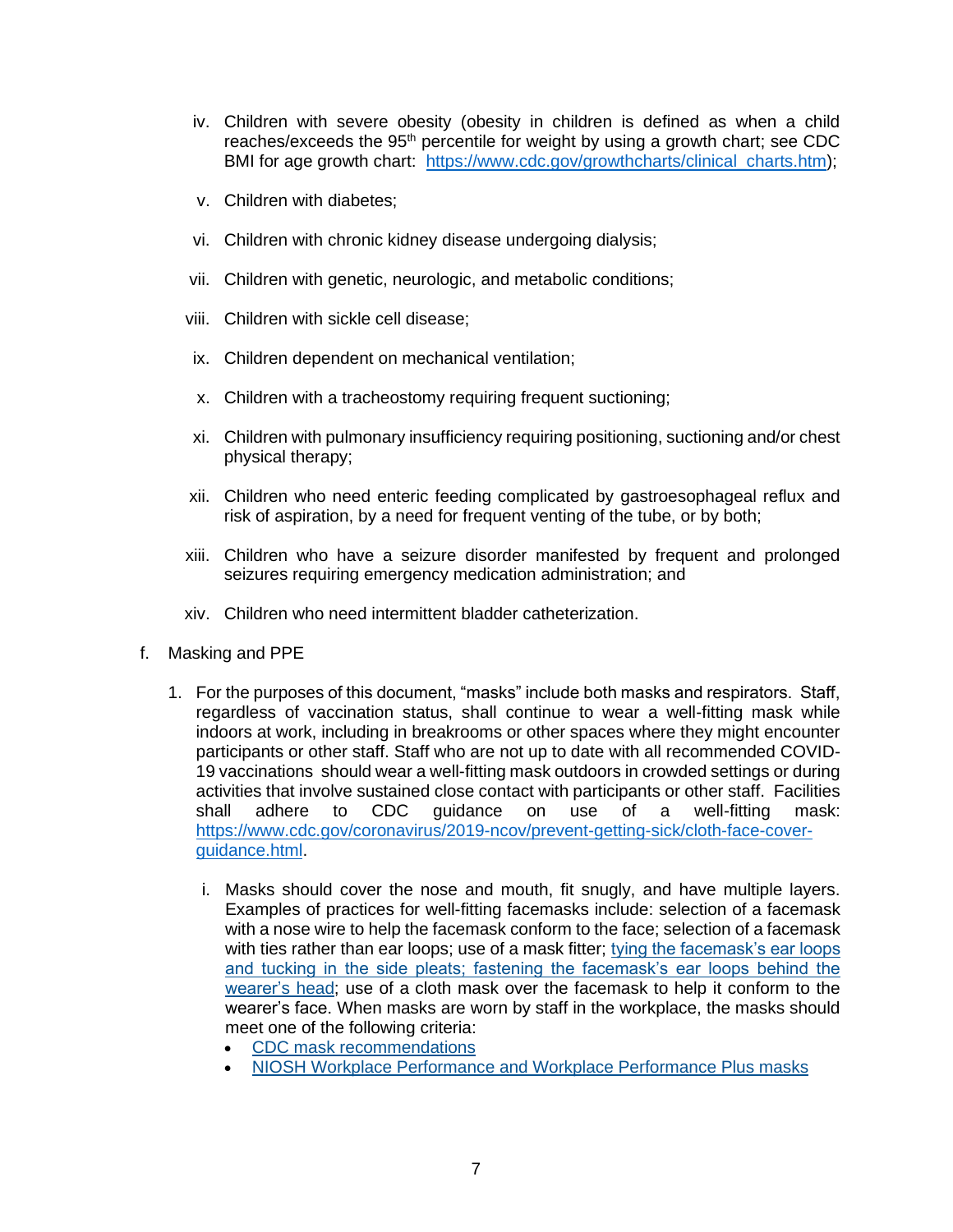- 2. When feasible, participants shall be encouraged to wear a well-fitting mask within the facility. Facilities shall follow the CDC's COVID-19 Guidance for Operating Early Care and Education/Child Care Programs: [https://www.cdc.gov/coronavirus/2019](https://www.cdc.gov/coronavirus/2019-ncov/community/schools-childcare/child-care-guidance.html) [ncov/community/schools-childcare/child-care-guidance.html.](https://www.cdc.gov/coronavirus/2019-ncov/community/schools-childcare/child-care-guidance.html)
	- i. Wearing a well-fitting mask may be difficult for people with sensory, cognitive, or behavioral issues, or children with disabilities. Staff members should pay close attention and provide necessary support to participants who have trouble remembering to put on a mask, keeping it on, and removing it when needed.
	- ii. Masks should not be placed on anyone who has trouble breathing, is unconscious, is incapacitated, or is otherwise unable to remove the mask without assistance.
	- iii. Masks should not be worn by a person with a disability who cannot safely wear a mask.
- 3. The facility shall ensure that an adequate supply of PPE for staff and participants is available on site as necessary to provide care for participants, including but not limited to gloves, gowns, N95 respirators or higher in accordance with NIOSH and FDA here: <https://www.cdc.gov/niosh/topics/emres/ppe.html> and [https://www.fda.gov/medical](https://www.fda.gov/medical-devices/general-hospital-devices-and-supplies/personal-protective-equipment-infection-control)[devices/general-hospital-devices-and-supplies/personal-protective-equipment](https://www.fda.gov/medical-devices/general-hospital-devices-and-supplies/personal-protective-equipment-infection-control)[infection-control.](https://www.fda.gov/medical-devices/general-hospital-devices-and-supplies/personal-protective-equipment-infection-control)

### **II. Vaccination and Testing of Staff**

- a. Facilities that are regulated under the Centers for Medicare & Medicaid Services (CMS) Conditions of Participation, are required to abide by the interim and any subsequent rule requiring vaccination of all staff at all CMS covered facilities. [https://www.cms.gov/files/document/cms-omnibus-staff-vax-requirements-2021.pdf.](https://www.cms.gov/files/document/cms-omnibus-staff-vax-requirements-2021.pdf)
- b. In the absence of any or a more stringent federal rule governing vaccination requirements for these facilities, the facilities shall comply with Executive Order No. 252 (2021), Executive Order No. 283, and Executive Order No. 290 as required.
- c. All facilities must ensure that all staff comply with the Executive Order Nos. 283 and 290, until such time as these orders are amended, rescinded or superseded.
- d. All facilities shall assist covered workers with obtaining the vaccine and shall require covered workers who are not yet up to date on COVID-19 vaccinations (including those exempted from COVID-19 vaccination) to be tested at a minimum once or twice weekly on an ongoing basis in accordance with Executive Order Nos. 283 and 290 (2022). NJDOH Executive Directive 21-011 also applies to all PMDC facilities, including that each facility shall provide to workers education about the benefits and potential risks associated with COVID-19 vaccination, information on how to obtain COVID-19 vaccination, and information on how to obtain COVID-19 testing.

#### **III. Group Sizes and Physical Distancing**

a**.** The facility shall require physical distancing as follows: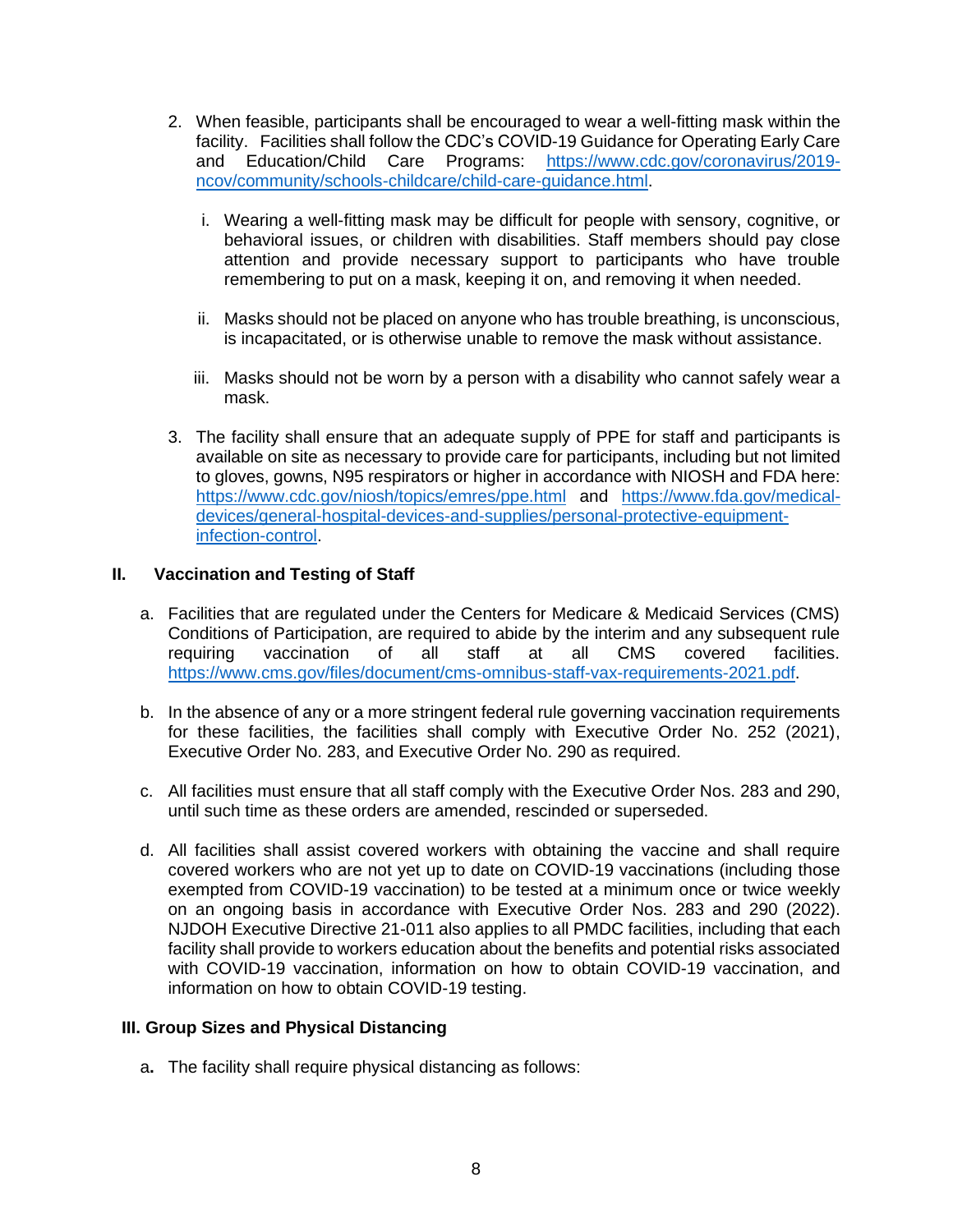- 1. Whenever possible, during all activities, participants and staff must adhere to six feet of physical distancing requirements between all individuals, unless otherwise required for safety. Limit all nonessential services and programs that require participants to be closer than six feet apart from each other.
- 2. All tables and chairs must be arranged to facilitate a distance of six feet spacing between individuals for meals and cohort activities.
- b. Participant cohort sizes shall allow for physical distancing during activities and shall be limited to 10 children. Whenever possible, cohorts shall include the same participants each day no matter the activity or location (i.e., within the facility or in the community) and the same staff shall be assigned to care for each cohort, each day, to the extent possible.
	- 1. To assist with potential contact tracing efforts, each day a record shall be maintained that documents which individuals were in a group and the staff who worked with them.
	- 2. Participant cohorts shall physically distance from other participant cohorts by at least six feet. Within each defined participant group, individuals who do not live together shall be encouraged to physically distance from others and shall wear a well-fitting mask, as appropriate.
- c. Utilization of shared spaces (entryways, restrooms) shall be carefully controlled to ensure that participants and staff maintain at least six feet of separation from other participants or staff.
	- 1. When feasible, outdoor time shall be staggered to prevent mixing between groups. Simultaneous use of outdoor spaces is permissible if at least six feet of separation can be maintained between groups, and facilities are encouraged to partition available space, where possible, to allow for increased outdoor time. Prioritize outdoor activities over indoor activities when possible. Staff should ensure sun safety for all participants and staff.
	- 2. Participants and staff must perform hand hygiene upon returning from outdoor time.
	- 3. Cots or bedding shall be positioned alternating head-to-toe to minimize potential virus transmission between children.
- d. Procedures shall be implemented to prevent crowding at pick-up and drop-off areas. A drop-off area for participants and staff must be identified. These areas should be visibly marked with appropriate signage, especially if participants and staff utilize separate entrances.
	- 1. Though the methods of achieving this will vary depending on the physical layout of each facility, facilities shall, at a minimum, prohibit the entry of parents/guardians or others into any entry vestibule or pick-up area in excess of the number that can be accommodated with at least six feet of distance between persons.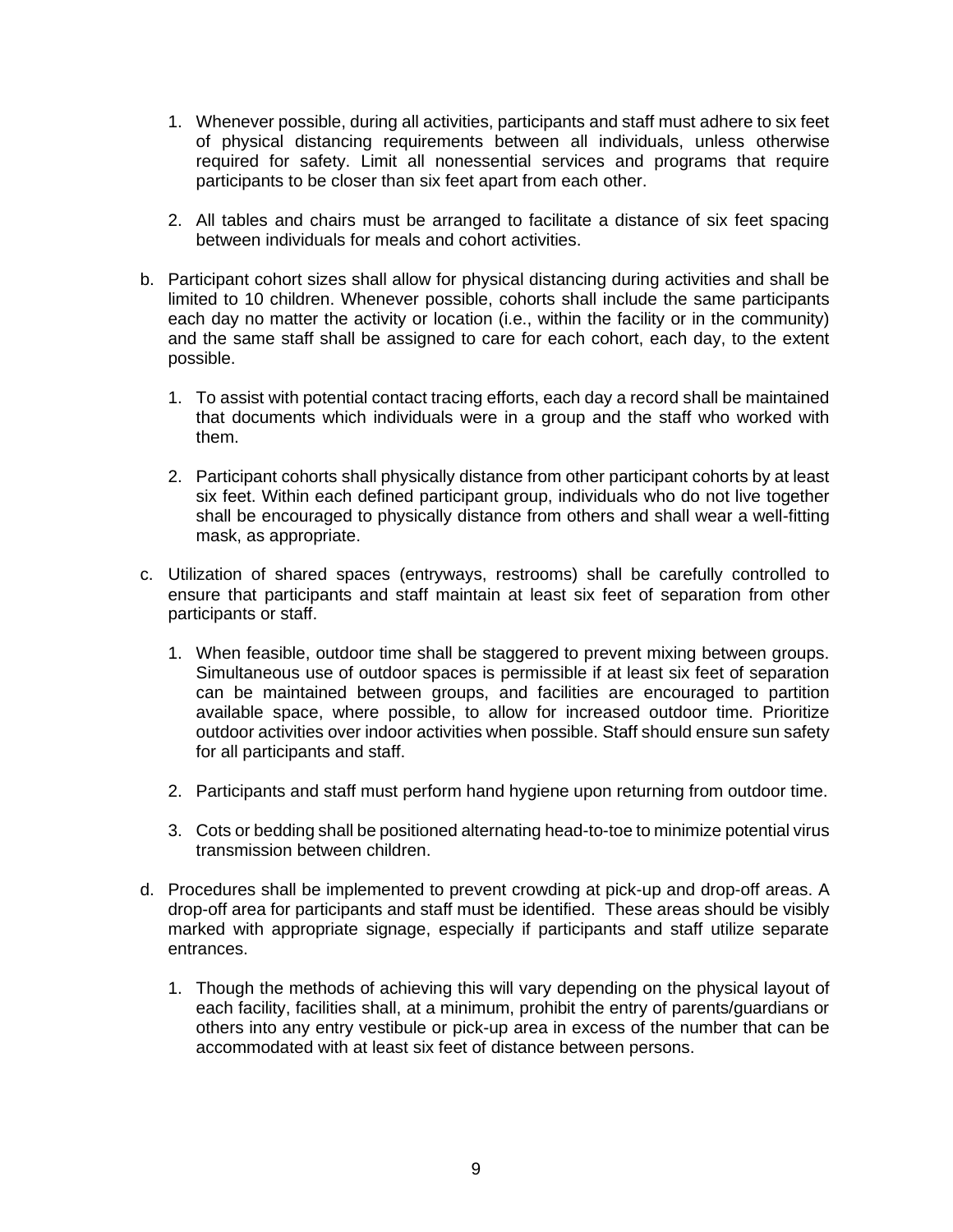2. It is highly recommended that facilities prohibit any entry of parents/guardians into the facility and, instead, escort participants to their method of transportation or have parents/guardians wait outside the building.

## **IV. Activities**

- a. Field trips and other off-site activities are prohibited, except for off-site activities within walking distance of the facility, if physical distancing can be maintained throughout. Permissible activities may include, for example, hikes, or walks to nearby parks.
	- 1. Close person-to-person contact (hugging, wrestling, games involving touching or tagging) shall be strictly limited. Facilities should not punish otherwise age-appropriate behavior, but should make clear that extra caution is necessary at this time.
	- 2. Activities that are likely to bring participants into close contact should be cancelled or modified. For example, games and activities involving direct physical contact or shared equipment (football, baseball) should be replaced with no contact activities or sports (running races, aerobics).
	- 3. Sharing of supplies, food, toys and other high touch items (art supplies, school supplies, equipment etc.) must be strictly limited.
	- 4. Facilities shall ensure an adequate supply of school, art, and other supplies to preclude the need for sharing of items. Participants' belongings shall be kept separate in individual storage bins or cubbies and sent home each day for washing.
		- i. If items must be shared, they shall be used by one group at a time and cleaned and disinfected between uses according to the guidelines set forth in Section VII. below.

## **V. Volunteers/Visitors**

- a. Anyone entering the facility shall be logged and screened for COVID-19 prior to entering, with the exception of emergency personnel in their official capacity.
	- 1. Unless precluded by emergency circumstances, visitors to the facility shall be subject to the same screening procedures as participants and staff and shall be denied admission on the same basis unless the facility is legally precluded from denying access (e.g., a law enforcement agent with an appropriate warrant).
	- 2. To the greatest extent feasible, unless the purpose of the authorized outside visitor is to observe the care provided to participants (e.g., a Department of Health licensing inspector), all reasonable efforts should be made to minimize visitor contact with participants and staff.
	- 3. Visitors, volunteers, and contracted personnel shall be required to wear a well-fitting mask covering the nose and mouth while visiting the facility in accordance with CDC guidelines for mask usage: [https://www.cdc.gov/coronavirus/2019-ncov/prevent](https://www.cdc.gov/coronavirus/2019-ncov/prevent-getting-sick/types-of-masks.html)[getting-sick/types-of-masks.html.](https://www.cdc.gov/coronavirus/2019-ncov/prevent-getting-sick/types-of-masks.html) If a individual refuses to a wear a mask as recommended by the CDC guidelines and if such covering cannot be provided to the individual by the business at the point of entry, the facility shall prohibit their entry.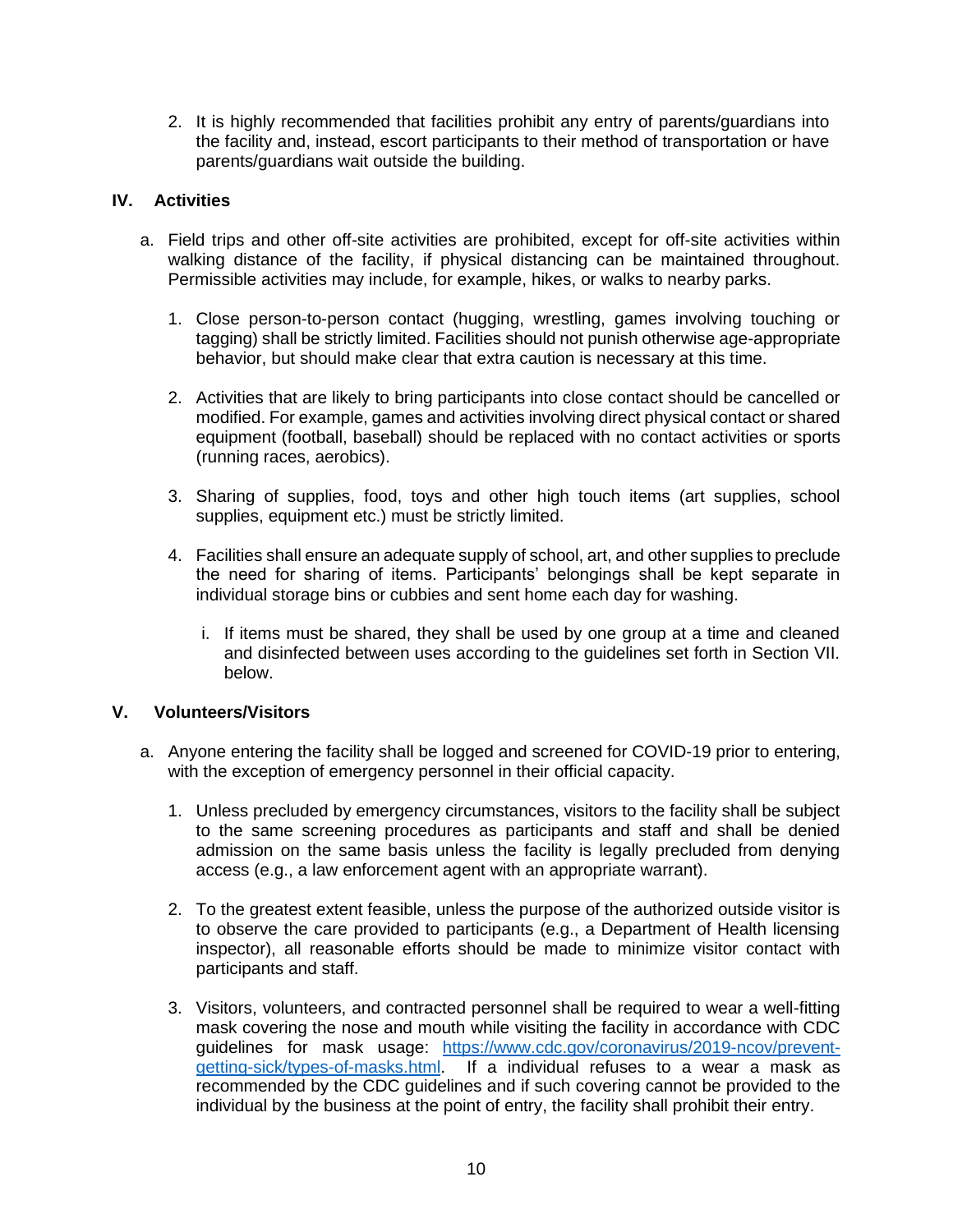### **VI. Promoting Healthy Hygiene Practices**

- a. Facilities shall teach and reinforce hand hygiene and respiratory etiquette (e.g., covering coughs and sneezes) among participants and staff. Staff should assist participants in following proper masking and hand hygiene protocols. Visit CDC's Handwashing Campaign: Life is Better with Clean Hands page at: <https://www.cdc.gov/handwashing/campaign.html> to download resources to help promote hand hygiene at the facility.
- b. Facilities shall teach and reinforce use of a well-fitting mask among participants two years of age and older, where appropriate, and staff. Staff and participants should be frequently reminded not to touch the mask and perform hand hygiene when indicated.
- c. Facilities shall have adequate supplies to support healthy hygiene behaviors, including soap, hand sanitizer with at least 60 percent alcohol (for staff and participants who can safely use hand sanitizer), paper towels and tissues.
- d. Participants and staff shall practice hand washing with soap and water for at least 20 seconds, when indicated, and shall be required to perform hand hygiene upon arriving at the facility, when entering the activity or other area, before meals or snacks, after outside time, after using the bathroom, when hands are visibly soiled, and prior to leaving the facility. Participants should be monitored to ensure proper technique. Staff members should assist participants with sensory and/or cognitive deficits, and/or behavioral issues, and participants with a disability, who may have challenges washing their hands or using alcohol-based hand sanitizers properly and as frequently as recommended.
- e. Facilities shall establish and maintain hand hygiene stations at the entrance to the facility so that participants can clean their hands before entering. Everyone entering the facility building shall perform hand hygiene immediately prior to or upon entering.
- f. When performing close contact activities such as washing, feeding, or closely assisting participants:
	- 1. Providers can protect themselves with appropriate PPE (e.g., gowns, gloves, eye protection).
	- 2. Any barrier (e.g., PPE), must be changed if it becomes contaminated (e.g., with secretions) and staff shall perform hand hygiene after safe removal.
	- 3. Staff shall wash any unprotected area that is contaminated (e.g., with secretions) with soap and water and in accordance with facility policies and procedures.
	- 4. Staff shall change participants' clothes if the participants' clothes become contaminated (e.g., with secretions).
	- 5. All contaminated clothes should be safely contained and stored in a plastic bag or safely contained and transported to the laundry area and washed per policy and procedure.
	- 6. Participants and staff should have multiple changes of clothes on hand.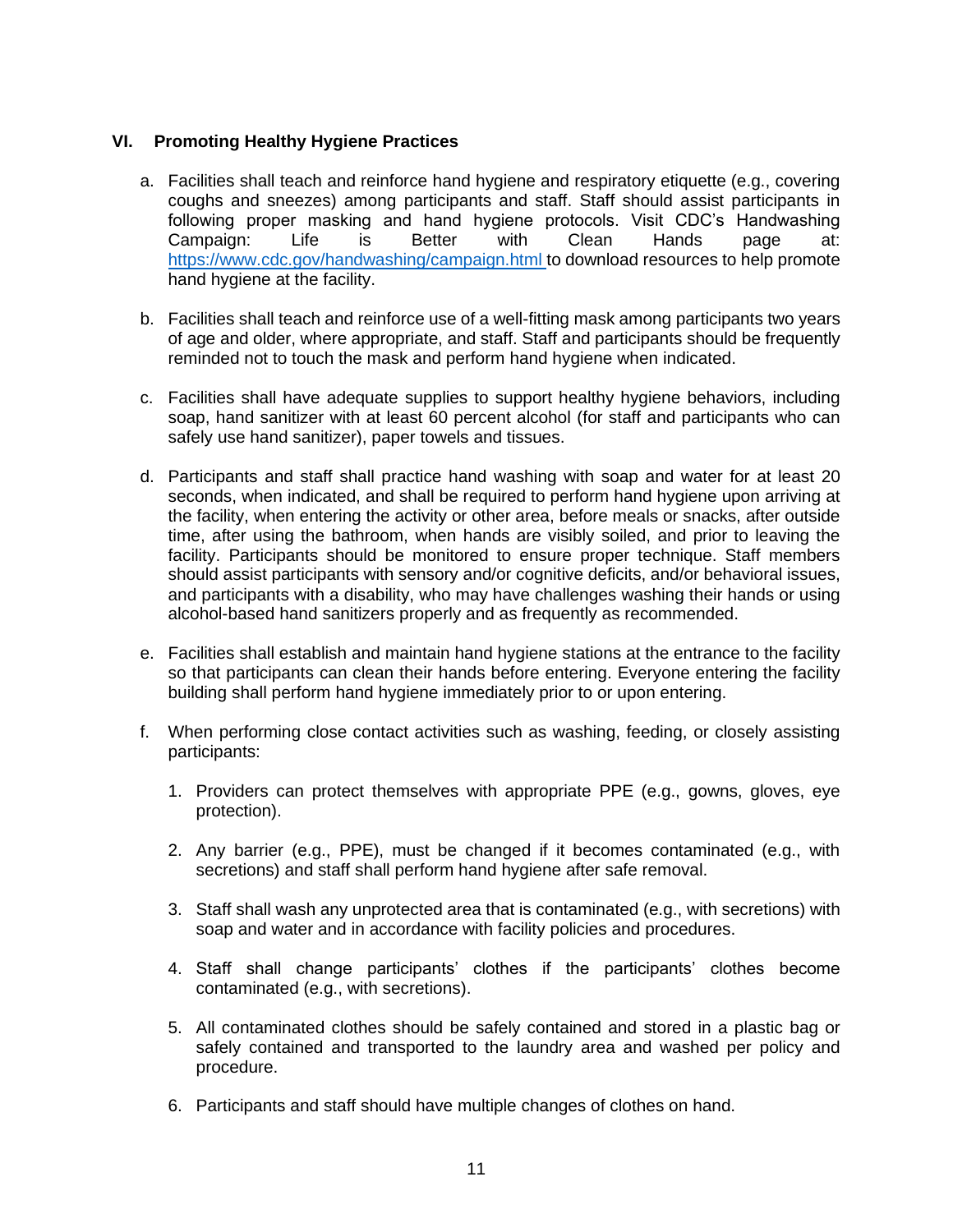- 7. When changing a participant's briefs or diapers, staff and the participant shall perform hand hygiene and staff must use appropriate PPE (e.g., gloves) and follow safe brief changing procedures. Procedures should be posted in all brief changing areas. Refer to the facility's policy and procedure. Steps should include:
	- i. Prepare (includes putting on gloves);
	- ii. Clean the participant;
	- iii. Remove trash from the immediate area (soiled brief or diaper and wipes);
	- iv. Replace briefs or diaper;
	- v. Wash participant's hands;
	- vi. Clean diapering area—sanitize the changing area with a fragrance-free product appropriate for the surface. If the surface is visibly soiled, it should be cleaned with detergent or soap and water prior to sanitizing; and
	- vii. Remove gloves and then wash hands.
	- viii. Staff shall wash their neck, hands, and anywhere touched by a participant's secretions.

### **VII. Enhanced Cleaning and Sanitation Procedures**

- a. Facilities shall clean equipment and surfaces, therapy equipment required by N.J.A.C. 8:43J-11.3, doorknobs, light switches, countertops, and restrooms, in accordance with CDC's Guidance for Cleaning & Disinfecting Public Spaces, Workplaces, Businesses, Schools and Homes. The complete guidance is on the CDC website at: [https://www.cdc.gov/coronavirus/2019-ncov/community/clean-disinfect/index.html.](https://www.cdc.gov/coronavirus/2019-ncov/community/clean-disinfect/index.html)
	- 1. Facilities may use alcohol wipes to clean keyboards and electronics and should perform hand hygiene after use. Facilities shall clean, sanitize, and disinfect frequently touched surfaces (e.g., equipment, door handles, sink handles) multiple times per day and shared objects between use and follow applicable disinfectant contact times. Cleaning shall be in accordance with the CDC's guidance, a summary poster of which is attached to these standards and required to be posted prominently in facilities.
	- 2. Terminal cleaning and disinfecting shall occur at the end of each day.
- b. If groups of participants are moving from one area to another in shifts, cleaning and disinfection measures must be completed prior to the new group entering the area.
- c. Items that are not easily cleaned or disinfected (e.g., throw pillows) shall not be utilized in the facility, though such items brought from home may be utilized if they are not shared and are returned home with the participant each day for washing. Supplies, food, toys, and other high-touch items (e.g., art supplies, school supplies, equipment, etc.) should not be shared unless they are cleaned after use in accordance with CDC guidelines.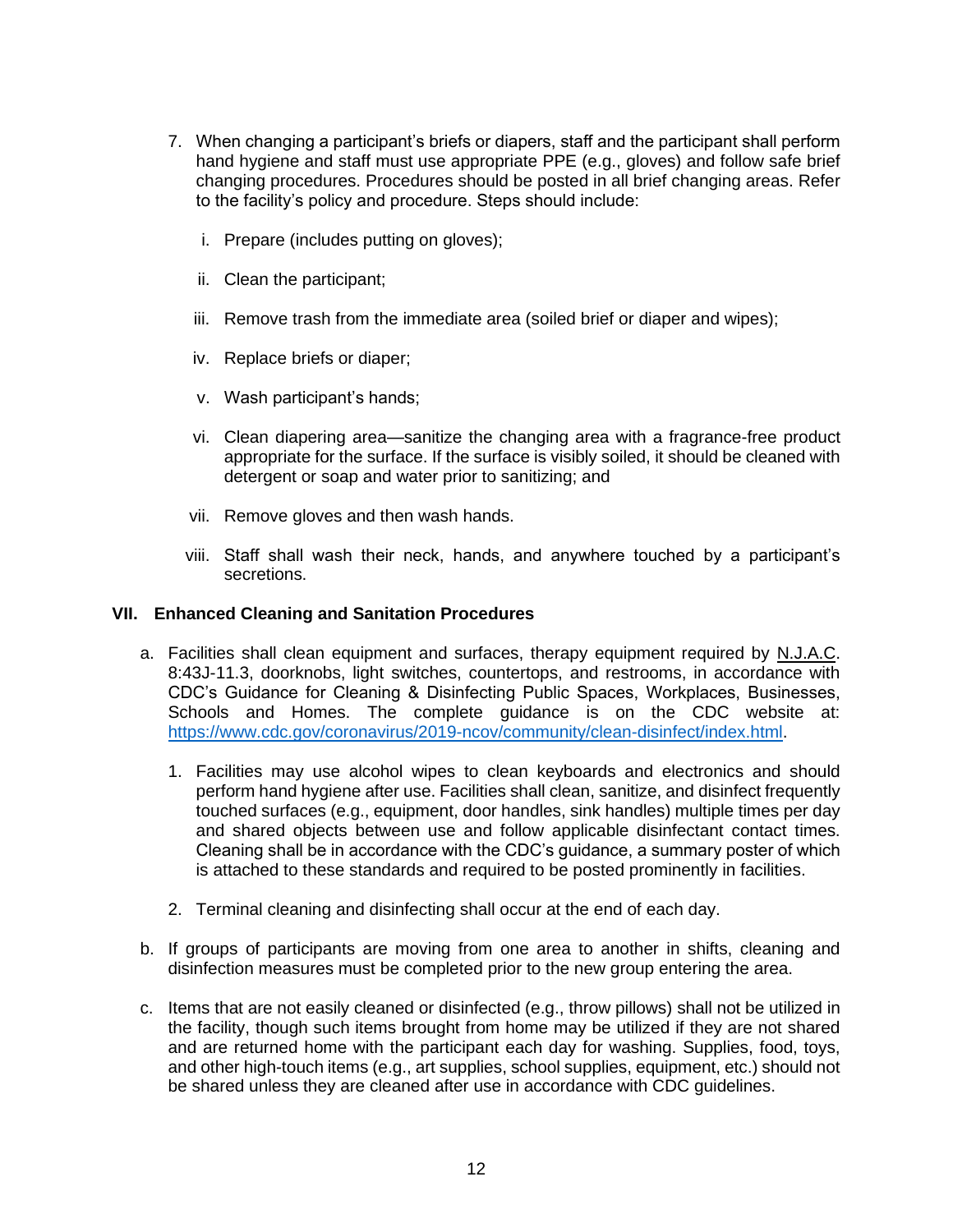- d. Disinfecting methods shall utilize Environmental Protection Agency approved disinfectants for use against COVID-19 (more information and product lists are available here: [https://www.epa.gov/coronavirus/about-list-n-disinfectants-coronavirus-covid-19-0\)](https://www.epa.gov/coronavirus/about-list-n-disinfectants-coronavirus-covid-19-0).
- e. Facilities shall only use bedding that can be washed. Each participant's bedding shall be kept separately and stored in individually-labeled bins or bags. Cots and mats should be labeled for each participant. Bedding that touches a participant's skin shall be cleaned weekly or before use by another participant.
- f. Toys that participants have placed in their mouths or are contaminated by body secretion or excretion shall be set aside until they are cleaned by hand by a person wearing gloves. The person shall clean with water and detergent, rinse, sanitize with an EPA-registered disinfectant, and air-dry or clean in a mechanical dishwasher.

## **VIII. Response Procedures for COVID-19 Symptoms or Exposure**

A facility shall:

- a. If a participant or staff member tests positive or develops symptoms of COVID-19 while at the facility (e.g., fever of 100.4 F or higher, cough, shortness of breath), immediately separate the person from the well individuals until the sick person can leave the facility. If the participant has symptoms of COVID-19 (e.g., fever, cough, shortness of breath), the individual waiting with the participant should maintain physical distancing, as appropriate, and have on all appropriate PPE.
- b. Direct exposed or symptomatic individuals (or the parent/guardian if the individual is a minor participant) to call a health care provider for further guidance if their symptoms persist or worsen and advise the employee or participant's parent/guardian to inform the facility immediately if the person is diagnosed with COVID-19.
- c. When feasible, designate a separate isolation room or area (preferably with access to a dedicated restroom) and use it to isolate sick participants. The facility shall ensure that isolated participants are wearing a well-fitting mask as appropriate, are at a distance of six feet or more from others, and remain under supervision. Staff members should to the greatest extent possible leave the facility immediately upon experiencing symptoms.
- d. Prepare a list of all individuals who have been in close contact with sick participants or staff members.
- e. Notify an emergency contact regarding the sick person's symptoms and arrange safe and accessible transportation home. Arrange emergency transport to a healthcare facility for participants or staff with severe symptoms.
- e. Close off areas used by a sick person or a person who tests positive for COVID-19 and do not use these areas until after cleaning and disinfecting them; this includes surfaces or shared objects in the area, if applicable. Wait as long as possible (at least several hours) before cleaning and disinfecting. Clean and disinfect all areas used by the person who is sick, such as offices, bathrooms, and common areas. All rooms and equipment used by the infected person, and persons potentially exposed to that person, should be cleaned and disinfected in accordance with CDC guidance noted above.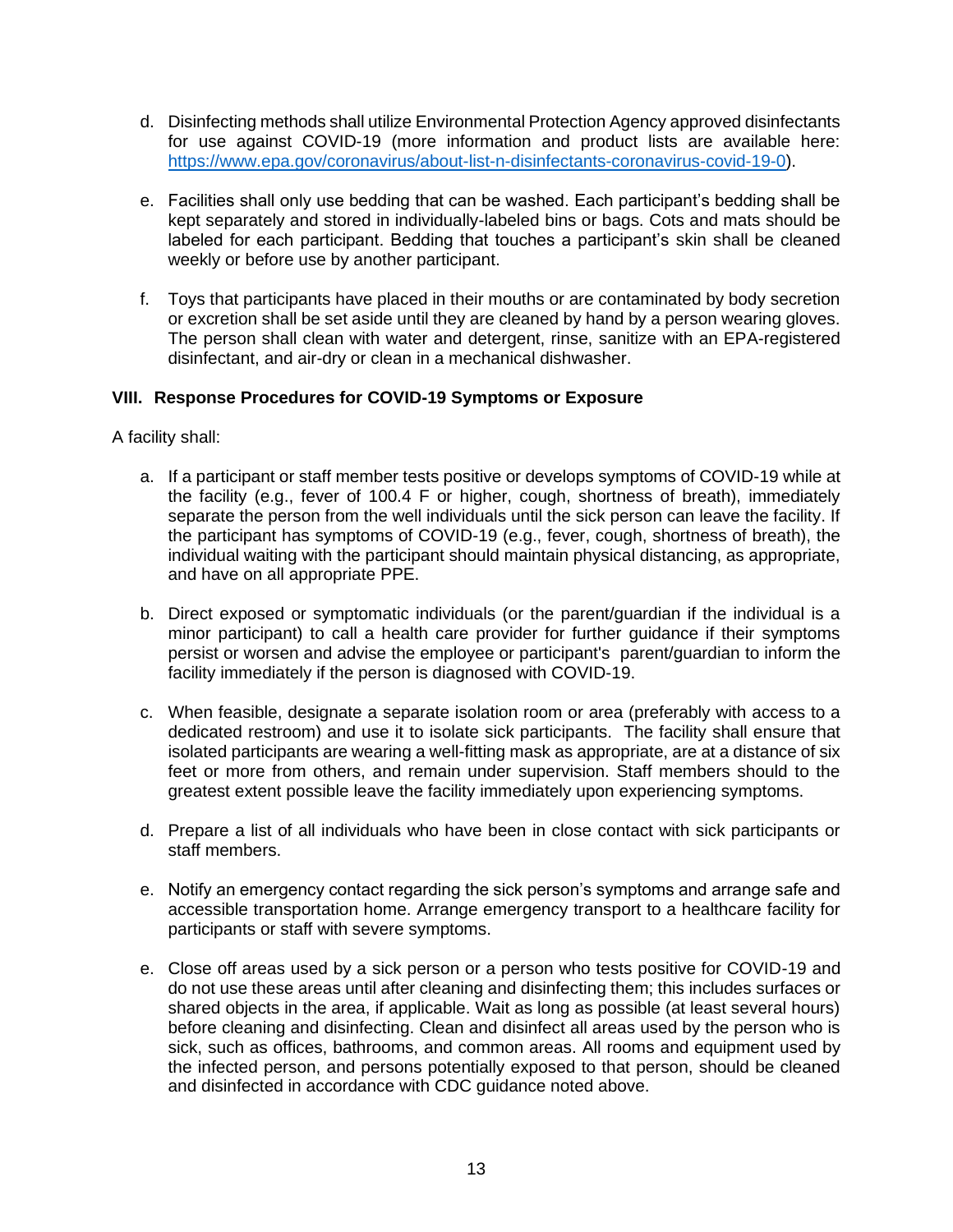- g. Open outside doors and windows to increase air circulation, increase ventilation, and wear a well-fitting mask (in addition to other protection needed for safe use of cleaning and disinfection products) while cleaning and disinfecting.
- h. Immediately report any confirmed or suspected exposure to COVID-19 occurring in a pediatric medical day care facility to both the local department of health (see directory here: [https://www.nj.gov/health/lh/documents/LocalHealthDirectory.pdf\)](https://www.nj.gov/health/lh/documents/LocalHealthDirectory.pdf) and the New Jersey Department of Health.
- i. Contact their local health department [\(https://www.state.nj.us/health/lh/community/\)](https://www.state.nj.us/health/lh/community/) for guidance when becoming aware of a COVID-19 positive case in the facility. Health officials will provide direction on whether a facility should cease operations following the identification of a positive case in the facility. The duration may be dependent on staffing levels, outbreak levels in the community, and severity of illness in the infected individual.
- j. Notify anyone who had close contact (less than six feet for a cumulative total of 15 minutes or more over a period of 24 hours, or direct physical contact) with a person diagnosed with COVID-19. Facilities should also notify local health officials, staff, participants, and participants' caregivers, parents/guardians, and others in the facility of cases of COVID-19 in their facility while maintaining confidentiality in accordance with the Americans with Disabilities Act (ADA) and all other applicable laws and regulations.

# **IX. Returning to the Facility After COVID-19 Diagnosis or Exposure**

- a. If a staff member or participant contracts or is exposed to COVID-19, they cannot be admitted to a facility again until the criteria for lifting transmission-based precautions or home isolation have been met for those who will be around high risk individuals. Those criteria are included in the CDC's Ending Isolation and Precautions for People with COVID-19: Interim Guidance at: [https://www.cdc.gov/coronavirus/2019](https://www.cdc.gov/coronavirus/2019-ncov/hcp/duration-isolation.html) [ncov/hcp/duration-isolation.html.](https://www.cdc.gov/coronavirus/2019-ncov/hcp/duration-isolation.html) In the event of a critical shortage of staff, facilities may choose to follow CDC guidance specific for healthcare providers [\(https://www.cdc.gov/coronavirus/2019-ncov/hcp/guidance-risk-assesment-hcp.html\)](https://www.cdc.gov/coronavirus/2019-ncov/hcp/guidance-risk-assesment-hcp.html), which may allow for an earlier return to a facility.
- b. In accordance with Governor Murphy's Executive Order No. 252 (2021), Executive Order No. 283 (2022), and Executive Order No. 290 (2022), covered workers must be fully vaccinated and receive a booster dose by a prescribed schedule. Those who are not yet up to date on COVID-19 vaccinations shall submit to a minimum of weekly or twice weekly testing on an ongoing basis until they are up to date. Testing frequency is defined in NJDOH Executive Directive 21-011: [https://nj.gov/health/legal/covid19/VaxTestEDCoveredSettings.pdf.](https://nj.gov/health/legal/covid19/VaxTestEDCoveredSettings.pdf) Covered staff in facilities governed by a more stringent requirement issued by CMS should follow those requirements. Facilities should apprise themselves of applicable federal regulations.
- c. Testing recommendations:
	- 1. Symptomatic participants or staff may not enter the facility regardless of vaccination status and COVID-19 testing should be encouraged per the Department or local health department guidance and this Executive Directive.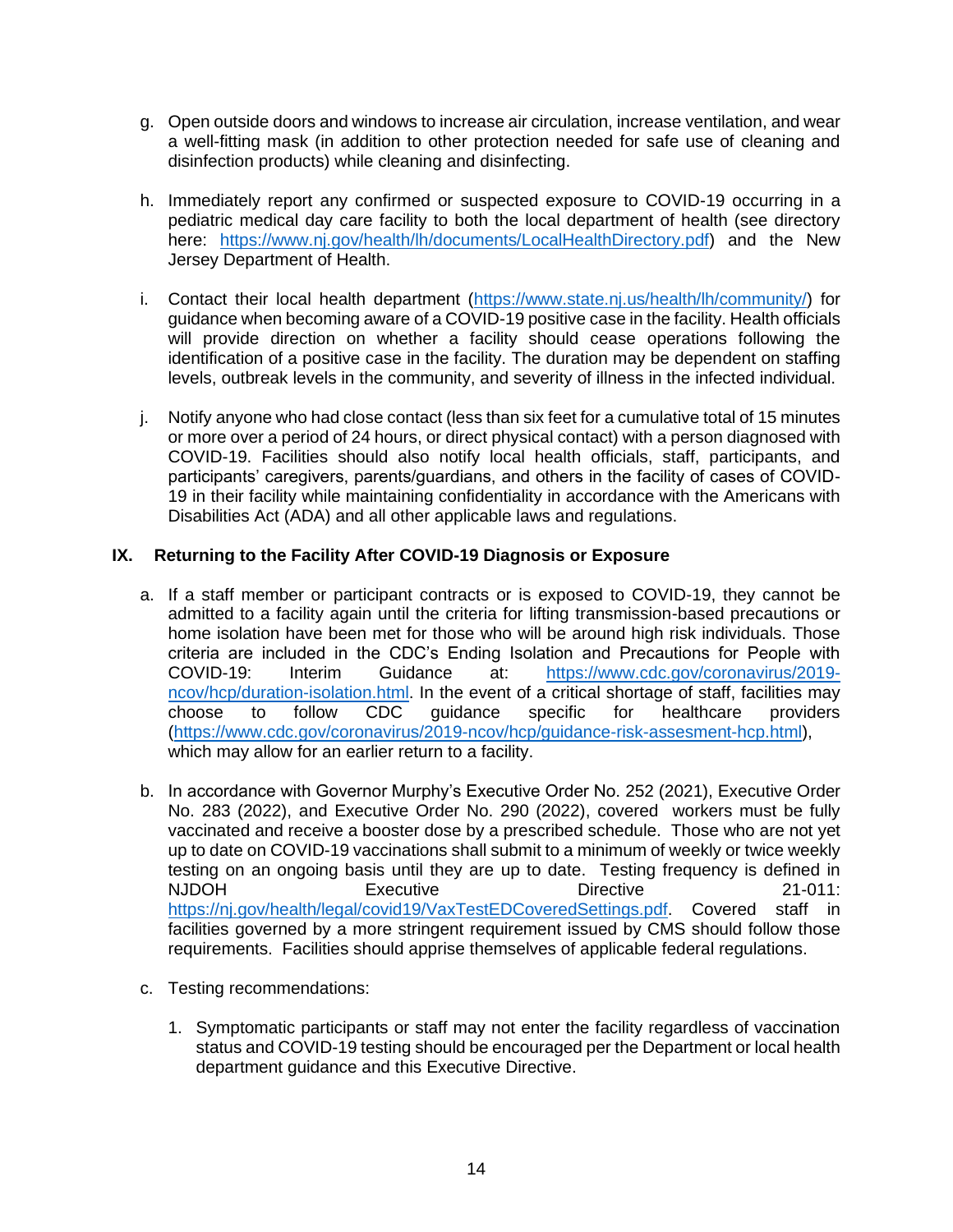- 2. Individuals who test positive should not enter the facility, regardless of symptoms. Symptomatic individuals should be excluded from entry regardless of primary diagnosis. Follow existing policy and procedures for symptomatic individuals.
- 3. All participants and staff who have had a positive COVID-19 diagnostic test within the 90 days before their first session or attendance on-site must have met either the criteria for discontinuation of home isolation or discontinuation of transmission-based precautions, as appropriate, and based on those criteria in force at the time.
- 4. A facility may implement a COVID-19 testing policy beyond the requirements of Executive Order No. 252 (2021), Executive Order No. 283 (2022), and Executive Order No. 290 (2022). The facility's policy should exclude asymptomatic individuals from testing if they have fully recovered from COVID-19 within the previous 90 days and have not developed new symptoms.
- 5. Participants or staff—regardless of vaccination status including those who have had a positive viral test for SARS-CoV-2 in the past 90 days—who are exposed to COVID-19 should follow recommendations consistent with the Department, local health department, and CDC guidance on testing.

## **X. Posters and Informational Bulletins**

- a. To ensure broad awareness and dissemination of critical information related to the COVID-19 pandemic and the procedures and methods being employed to limit its impact, facilities shall ensure the distribution or posting of the following materials as specified:
	- 1. The CDC's Use of Cloth Face Coverings to Stop the Spread of COVID-19 pamphlet shall be distributed to staff and posted in a prominent location in the facility: [https://www.cdc.gov/coronavirus/2019-ncov/prevent-getting-sick/types-of](https://www.cdc.gov/coronavirus/2019-ncov/prevent-getting-sick/types-of-masks.html)[masks.html.](https://www.cdc.gov/coronavirus/2019-ncov/prevent-getting-sick/types-of-masks.html)
	- 2. The CDC's Guidance for Cleaning and Disinfecting Public Spaces, Workplaces, Businesses, Schools and Homes shall be posted in a prominent location in the facility: [https://www.cdc.gov/coronavirus/2019](https://www.cdc.gov/coronavirus/2019-ncov/community/pdf/Reopening_America_Guidance.pdf) [ncov/community/pdf/Reopening\\_America\\_Guidance.pdf.](https://www.cdc.gov/coronavirus/2019-ncov/community/pdf/Reopening_America_Guidance.pdf)
	- 3. The CDC's Safe and Healthy Diapering to Reduce the Spread of Germs Poster shall be posted prominently near all diapering stations: [https://www.cdc.gov/healthywater/emergency/pdf/diapering-in-emergency](https://www.cdc.gov/healthywater/emergency/pdf/diapering-in-emergency-settings508c.pdf)[settings508c.pdf.](https://www.cdc.gov/healthywater/emergency/pdf/diapering-in-emergency-settings508c.pdf)
	- 4. Display visual posters with instructions for maintaining six feet physical distancing, wearing a well-fitting mask, taking daily temperatures, and monitoring for other COVID-19 symptoms. Find free print and digital resources on CDC's COVID-19 communications page.
	- 5. Develop signs and plain language messages in alternative formats (e.g., large print, Braille for people who have low vision or who are blind).
	- 6. Develop signs and messages in the preferred language(s) of staff and participants. Use COVID-19 easy-to-read resources, if applicable.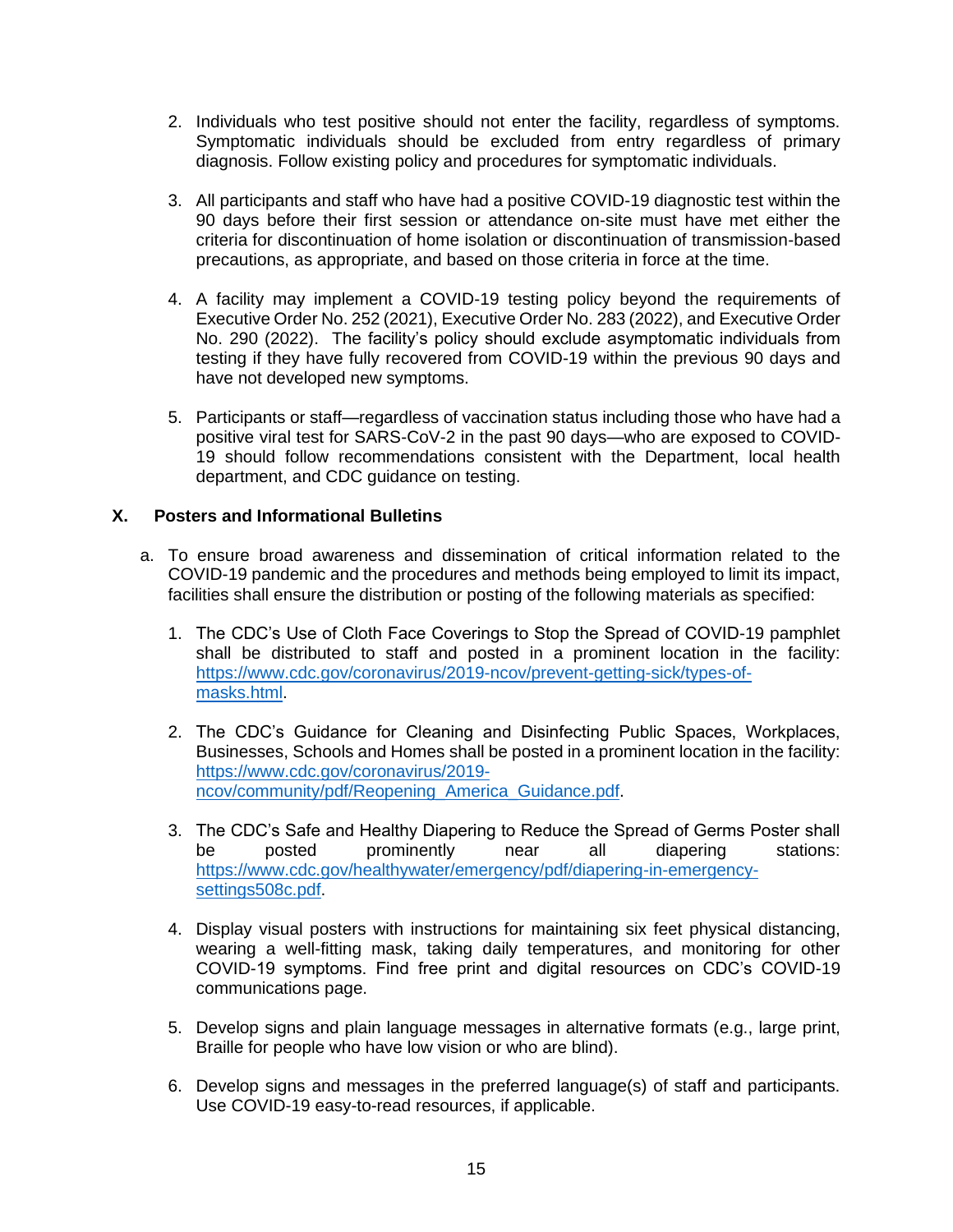- 7. Post signs in highly visible locations (e.g., at building entrances, in restrooms) that promote everyday protective measures and describe how to stop the spread of germs by properly performing hand hygiene, practicing respiratory etiquette, physical distancing, and properly wearing a well-fitting mask.
- 8. Use reminders for staff and participants to self-monitor for COVID-19 symptoms.
- 9. Broadcast regular announcements on reducing the spread of COVID-19 on public address system, if available.
- 10. Include messages (e.g., training videos for staff, periodic guidance letters for participants to take home) about behaviors that prevent the spread of COVID-19 when communicating with staff, participants, and others who may be in a facility.
- 11. Post the weekly staff up-to-date COVID-19 vaccination rate (rate of staff who are fully vaccinated and have received a booster dose) in a visible place at the entrance.

### **XI. Transportation**

- a. To ensure the safety of facility participants and staff during transport, the facility must:
	- 1. Ensure that all individuals two years of age and older in the vehicle wear a well-fitting mask (as described in Section I. above) and seat passengers at least six feet apart whenever possible. Individuals from the same home may sit together.
		- i. If six feet of separation is not possible, when feasible seat one participant per row and skip rows.
	- 3. Transport staff and bus drivers should practice all safety actions and protocols as indicated for other facility staff (e.g., hand hygiene, well-fitting mask).
	- 4. When possible, schedule and stagger drop-off or pick-up times for participants to avoid crowding.
	- 5. Encourage physical distancing among staff and participants at the entrance and exit during these drop-off and pick-up times with use of visual cues like tapes and signs.
	- 6. Ensure that each vehicle is equipped with cleaning and disinfecting supplies that are stored in a safe manner, readily accessible to only the driver and transportation staff, and used during and between trips.
	- 7. Maintain a cleaning and disinfecting schedule and plan for the vehicles in accordance with CDC, CMS, and the Department's infection prevention and control guidance at: [https://www.cdc.gov/coronavirus/2019-ncov/community/organizations/disinfecting](https://www.cdc.gov/coronavirus/2019-ncov/community/organizations/disinfecting-transport-vehicles.html)[transport-vehicles.html.](https://www.cdc.gov/coronavirus/2019-ncov/community/organizations/disinfecting-transport-vehicles.html) Maintain vehicle cleaning and disinfection logs and assign responsibility for completion, oversight, and storage of the logs.
	- 8. Screen participants via telephone with a parent/guardian for onset of new symptoms before scheduling the pick-up and ensure that temperature screening is conducted of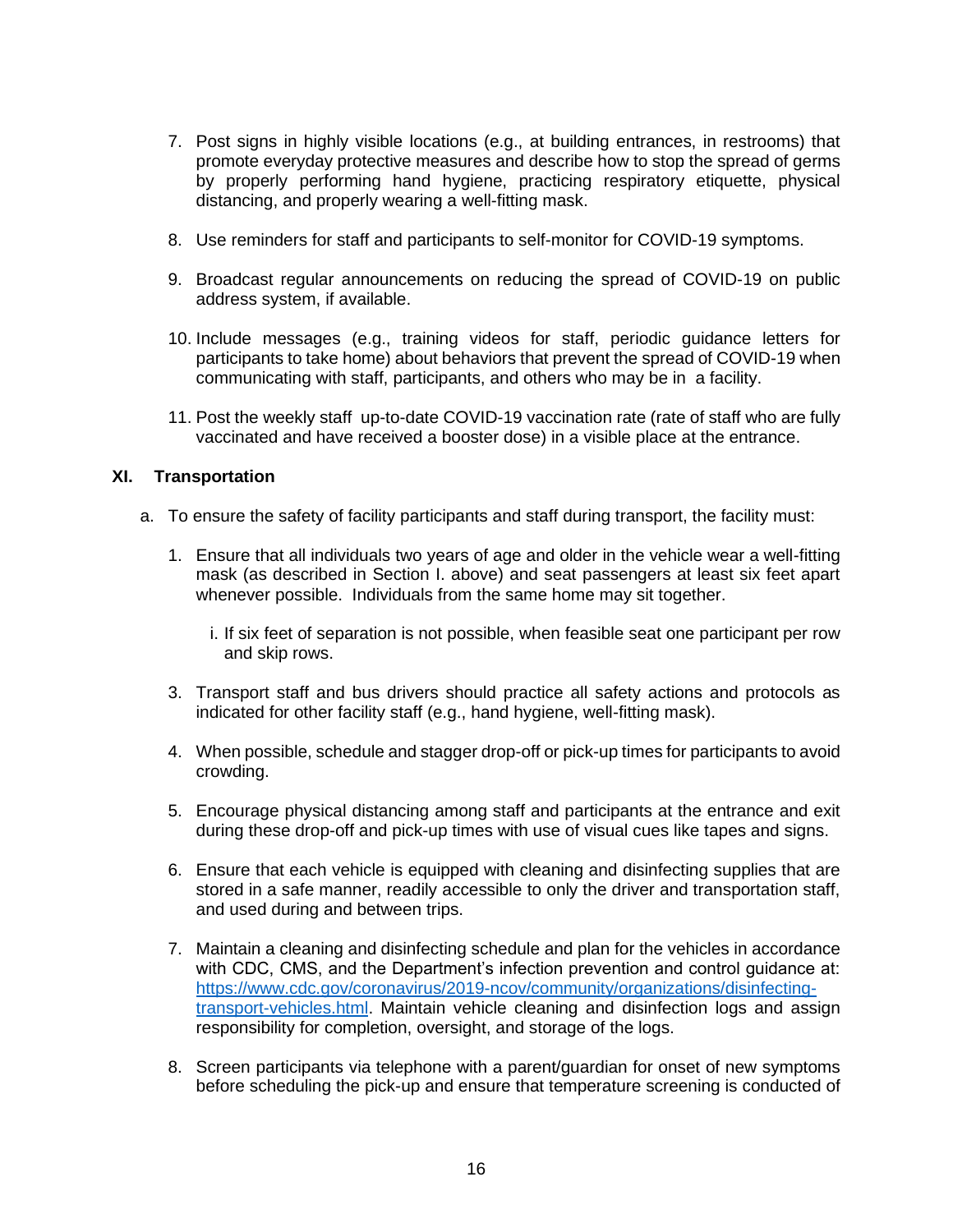participants prior to their boarding the vehicle. The facility must make every effort to prevent bringing participants with any signs/symptoms of COVID-19 to the facility.

- 9. Post signs in vehicles for donning/doffing masks, appropriate respiratory etiquette (e.g., covering of sneezes and coughs), and proper hand hygiene.
- 10. Encourage parents/guardians, workers, and other people at the facility who use public transportation to consider using alternatives that minimize close contact with others (e.g., walking, biking, driving, or riding by car with household members only), if feasible. Those who use public transportation should follow the CDC mandate on wearing well-fitting mask on public transportation and other ways to protect themselves when using transportation.

### b. In addition:

- 1. Drivers should provide ventilation by opening the windows or setting the air ventilation/air conditioning on non-recirculation mode when the vehicle is in service.
- 2. Paratransit drivers should take extra care in transporting patients with special needs and take all necessary safety precautions to prevent COVID-19. The Federal Transit Administration has compiled some best practice examples at: [https://www.transit.dot.gov/regulations-and-programs/safety/covid-19-recovery](https://www.transit.dot.gov/regulations-and-programs/safety/covid-19-recovery-practices-transit)[practices-transit.](https://www.transit.dot.gov/regulations-and-programs/safety/covid-19-recovery-practices-transit)

### **XII. Ventilation**

- a. The facility shall ensure proper ventilation as follows:
	- 1. Ensure indoor spaces are well-ventilated (for example, open windows or doors when doing so does not pose a safety or health risk to building occupants) and large enough to accommodate physical distancing.
	- 2. Ensure ventilation systems operate properly and increase circulation of outdoor air as much as possible both in the facility as well as any vehicles used by the facility.
	- 3. Consider improving the engineering controls using the building ventilation system.
	- 4. Ensure that HVAC systems continue to be maintained and operational.
	- 5. To the extent practicable, open windows frequently to allow fresh air flow and adjust HVAC systems to allow for more fresh air to enter the facility.

### **XIII. Restrooms**

- a. The facility shall:
	- 1. Limit the number of people occupying restrooms at one time to prevent long lines or crowds. A distance of at least six feet between people shall be maintained, as practicable.